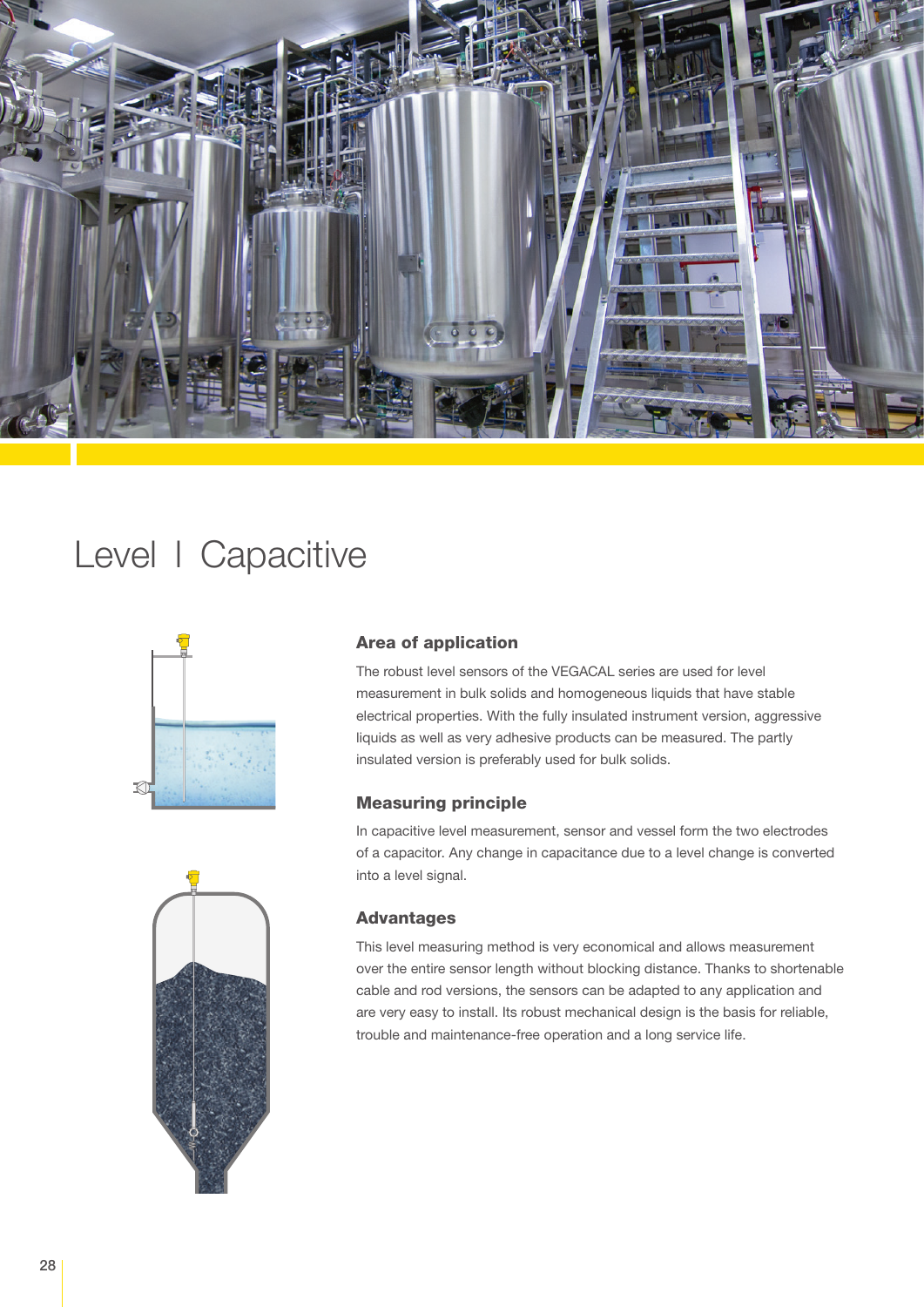|                     | <b>VEGACAL 62</b>                                                                                                                            | <b>VEGACAL 63</b>               | <b>VEGACAL 64</b>               |
|---------------------|----------------------------------------------------------------------------------------------------------------------------------------------|---------------------------------|---------------------------------|
|                     |                                                                                                                                              |                                 |                                 |
| Application         | Bulk solids,<br>non-conductive liquids                                                                                                       | Liquids                         | Adhesive liquids                |
| Measuring range     | up to 6 m                                                                                                                                    | up to 6 m                       | up to 4 m                       |
| Version             | Partly insulated rod of steel,                                                                                                               | Fully insulated rod of steel,   | Fully insulated rod of steel,   |
|                     | 316L, Alloy, PTFE, PEEK                                                                                                                      | 316L, Alloy, PTFE, PE           | 316L, Alloy, FEP                |
| Process fitting     | Thread from G1/2, 1/2 NPT,                                                                                                                   | Thread from G1/2, 1/2 NPT,      | Thread from G34, 34 NPT,        |
|                     | flanges from DN 25, 1"                                                                                                                       | flanges from DN 25, 1"          | flanges from DN 25, 1"          |
| Process temperature | $-50+200$ °C                                                                                                                                 | $-50$ $+200$ °C                 | $-50+150$ °C                    |
| Process pressure    | $-1$ $+64$ bar                                                                                                                               | $-1$ $+64$ bar                  | $-1  +64$ bar                   |
|                     | $(-100  +6400 kPa)$                                                                                                                          | $(-100  +6400 kPa)$             | $(-100  +6400 kPa)$             |
| Signal output       | 4  20 mA/HART, Profibus PA,                                                                                                                  | 4  20 mA/HART, Profibus PA,     | 4  20 mA/HART, Profibus PA,     |
|                     | <b>Foundation Fieldbus</b>                                                                                                                   | <b>Foundation Fieldbus</b>      | <b>Foundation Fieldbus</b>      |
| Display/adjustment  | PLICSCOM, PACTware,                                                                                                                          | PLICSCOM, PACTware,             | PLICSCOM, PACTware,             |
|                     | VEGADIS 81, VEGADIS 82,                                                                                                                      | VEGADIS 81, VEGADIS 82,         | VEGADIS 81, VEGADIS 82,         |
|                     | <b>VEGA Tools app</b>                                                                                                                        | <b>VEGA Tools app</b>           | <b>VEGA Tools app</b>           |
| Approvals           | ATEX, IEC, FM, CSA, EAC (GOST),                                                                                                              | ATEX, IEC, FM, CSA, EAC (GOST), | ATEX, IEC, FM, CSA, EAC (GOST), |
|                     | UKR Sepro, Overfill protection,                                                                                                              | UKR Sepro, Overfill protection, | UKR Sepro, Overfill protection, |
|                     | Ship, SIL2, NEPSI, KOSHA                                                                                                                     | Ship, SIL2, NEPSI, KOSHA        | Ship, SIL2, NEPSI, KOSHA        |
| <b>Benefit</b>      | • Maximum container utilization, because entire probe length is used for measuring<br>• Cost savings thanks to simple installation and setup |                                 |                                 |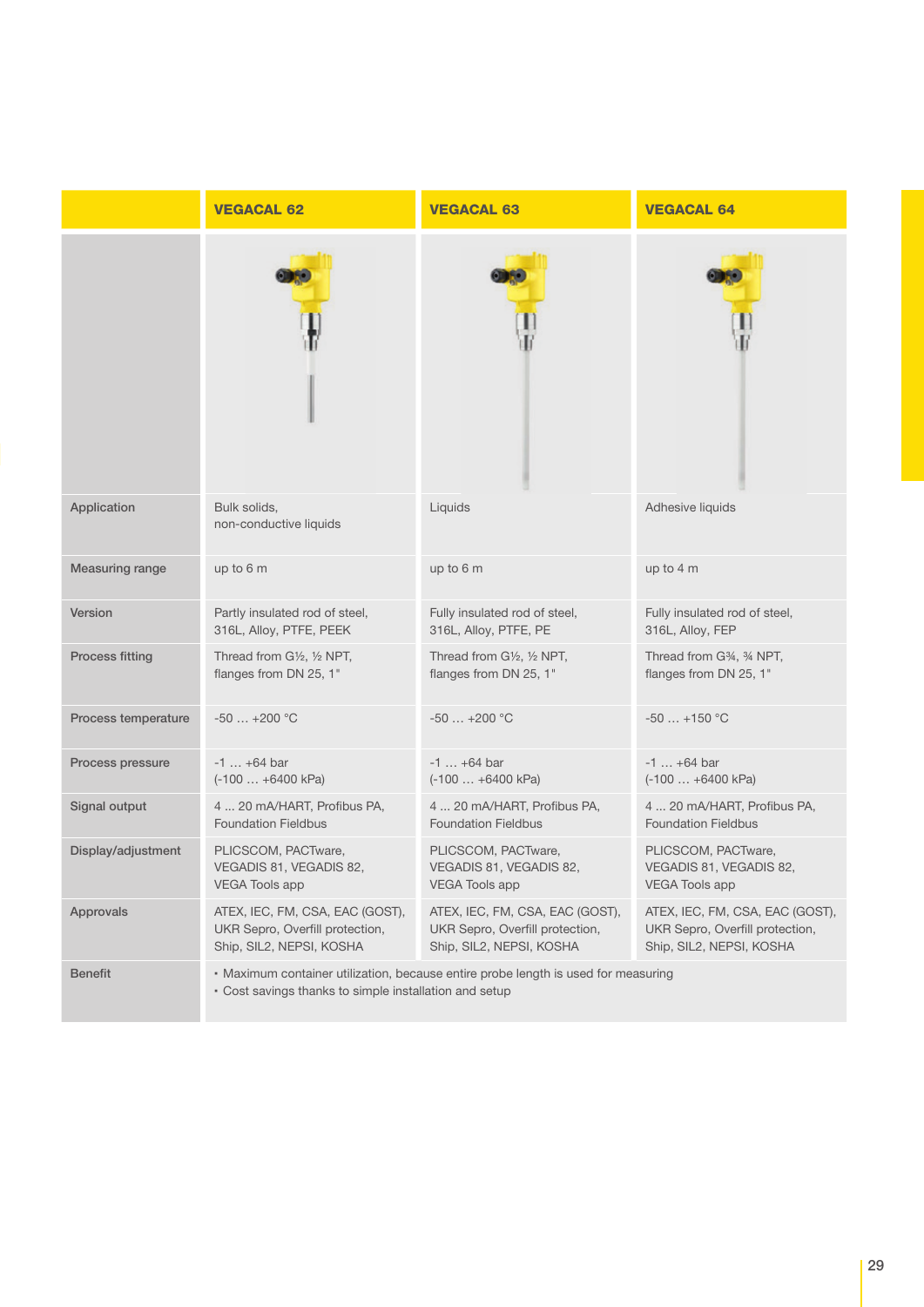# Level | Capacitive

|                     | <b>VEGACAL 65</b>                                                                                                                            | <b>VEGACAL 66</b>                                                                           |  |
|---------------------|----------------------------------------------------------------------------------------------------------------------------------------------|---------------------------------------------------------------------------------------------|--|
|                     |                                                                                                                                              |                                                                                             |  |
| Application         | Bulk solids, non-conductive liquids                                                                                                          | Liquids and bulk solids, not abrasive                                                       |  |
| Measuring range     | up to 32 m                                                                                                                                   | up to 32 m                                                                                  |  |
| Version             | Partly insulated cable of steel,<br>316L, Alloy, PTFE, PEEK, PA                                                                              | Fully insulated cable of steel,<br>316L, PTFE                                               |  |
| Process fitting     | Thread from G1, 1 NPT,<br>flanges from DN 50, 2"                                                                                             | Thread from G1, 1 NPT,<br>flanges from DN 50, 2"                                            |  |
| Process temperature | $-50+200$ °C                                                                                                                                 | $-50+150$ °C                                                                                |  |
| Process pressure    | $-1$ $+64$ bar<br>$(-100  +6400 kPa)$                                                                                                        | $-1$ $+40$ bar<br>$(-100  +4000 kPa)$                                                       |  |
| Signal output       | 4  20 mA/HART, Profibus PA,<br><b>Foundation Fieldbus</b>                                                                                    | 4  20 mA/HART, Profibus PA,<br><b>Foundation Fieldbus</b>                                   |  |
| Display/adjustment  | PLICSCOM, PACTware,<br>VEGADIS 81, VEGADIS 82,<br><b>VEGA Tools app</b>                                                                      | PLICSCOM, PACTware,<br>VEGADIS 81, VEGADIS 82,<br><b>VEGA Tools app</b>                     |  |
| Approvals           | ATEX, IEC, FM, CSA, EAC (GOST), UKR Sepro,<br>Overfill protection, Ship, SIL2, NEPSI, KOSHA                                                  | ATEX, IEC, FM, CSA, EAC (GOST), UKR Sepro,<br>Overfill protection, Ship, SIL2, NEPSI, KOSHA |  |
| <b>Benefit</b>      | · Maximum container utilization, because entire probe length is used for measuring<br>• Cost savings thanks to simple installation and setup |                                                                                             |  |